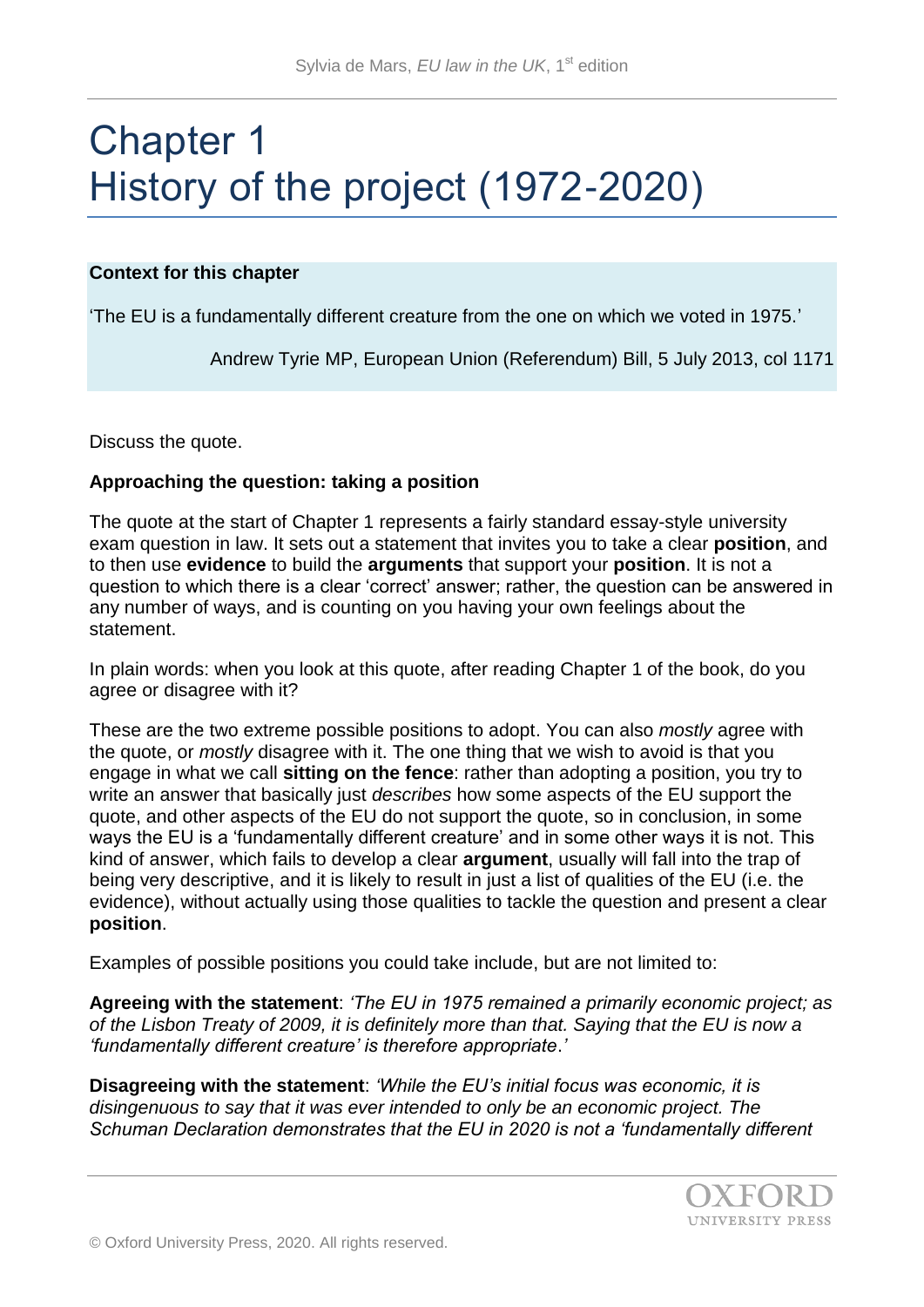*creature' than it was in 1975 or earlier; rather, it looks like the 'same creature', but in a more advanced state.'* 

**Mostly agreeing with the statement**: *'The EU might have had political ambitions since the Treaty of Rome, but the ever-expanding reach of its activities beyond the economic mean that even though it is not unrecognizable from what it was in 1975, it was appropriate for the UK to have another vote on EU membership when it did.'*

**Mostly disagreeing with the statement**: *'While many aspects of what the EU has become can be explained by just thinking about how many aspects of life are involved in 'the market', there are a few EU developments that suggest it really has become more like a country and less like a market. This essay will discuss the introduction of the Euro as the main example of the that demonstrates that it is a slightly different creature from what it was in 1975.'*

### **Building your argument: evidence**

In an exam question, or even in a piece of coursework, you cannot cover *every aspect* of how the EU functions to consider whether it has or has not 'changed' since 1975. Part of writing university-level essays is making smart decisions on what to include and what not to include in your response.

A first step is determining what, specifically, the question *needs* you to discuss. What are the **key issues** that come up in the quote that you have to engage with in order to actually answer the question?

In this specific quote, there are three **key issues** that must be addressed to answer the question:

- 1) What the EU was like in 1975;
- 2) What the EU is like *now* (which is implied in the quote, not expressly stated);
- 3) And to what extent there is a difference between 1 and 2, or the 'change' issue.

Now that you know what key issues you need to discuss, you can start thinking about what the best **evidence** is for your position. This will depend on your position. If you agree with the quote, you will need to demonstrate just how much the EU *has* changed. What is in the Lisbon Treaty that you cannot imagine having been in the EEC Treaty? You could discuss EU advancements in new policy areas, such as the Euro, or EU citizenship, or the Schengen area. Alternatively, you could discuss how in 1975 the idea of 'vetoing' EU legislative proposals remained possible, while in 2020 that has become much more difficult because of how most decisions are taken by qualified majority voting.

This will feel frustrating, but there is no *right or wrong* answer to what works as the 'best evidence'. It is a matter of you thinking about which of the material covered in Chapter 1 stood out to you most.

For those of you who instinctively disagree with the quote, you can raise an equal number of issues. For example, the discussion of political union in the Schuman Declaration, or the fact that even under the EEC Treaty supranational institutions were set up that operated *independently* from the Member States, meaning that the idea of a 'loss of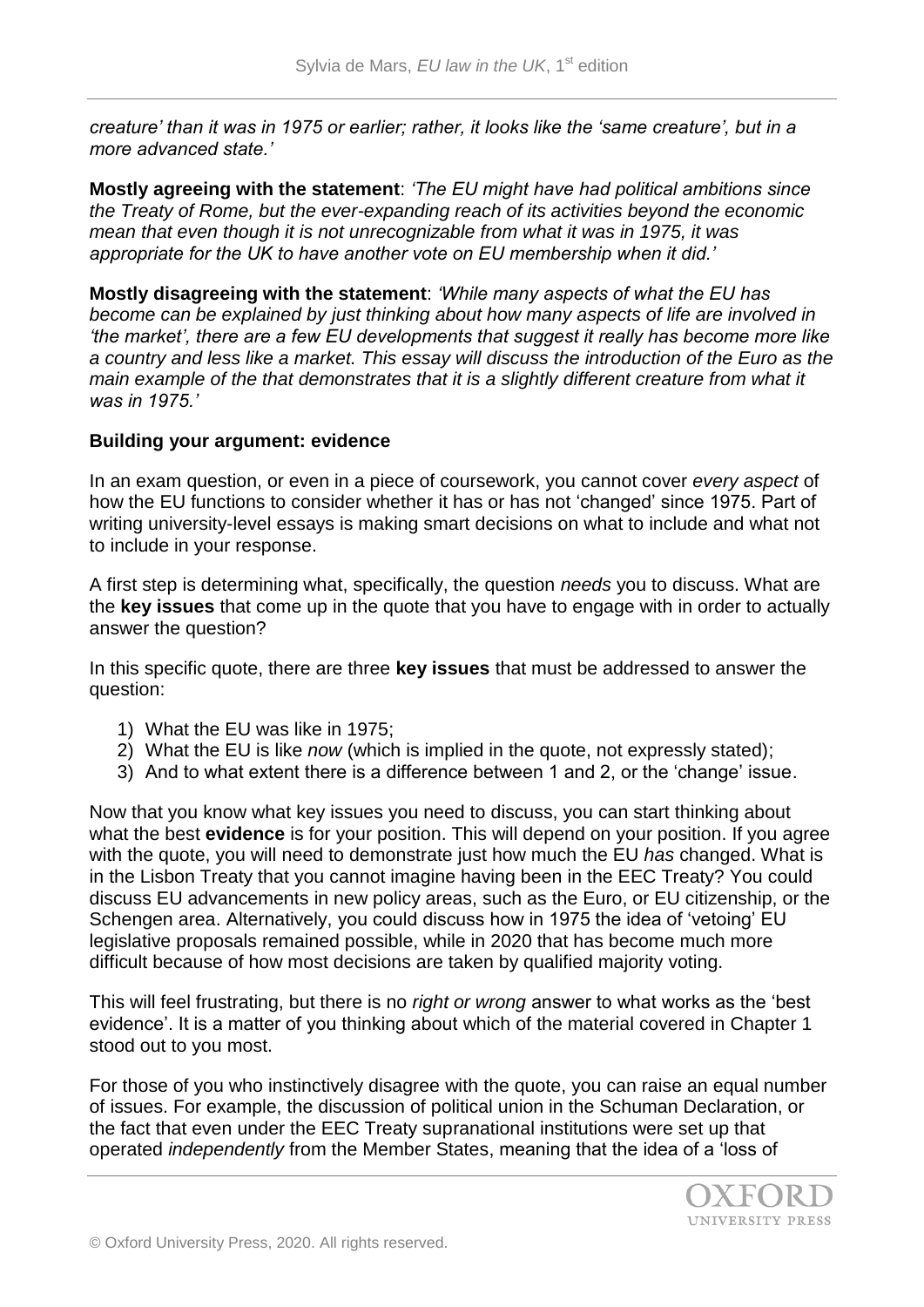control' for the member states was present from its early days. You can also raise the notion of 'spillover', and how issues such as citizenship and the Euro may be seen as flowing logically *from* the Single Market.

Following the '**Discussing the quote**' boxes throughout the chapter will mean you have already reflected on the following potential issues to raise as evidence:

- The content of the Schuman Declaration—peace, economics, or more?—and how this reflects on the quote;
- The nature of the SEA 1986, and to what extent the changes it introduced mean a genuine step towards a 'federation' (or a 'fundamentally different creature');
- Whether Maastricht's introduction of EU citizenship as a status is a changing point in the nature of the EU;
- Comparing the aims of the Treaty of Rome to what the Treaty of Lisbon sets out how much is different and how much has stayed the same?

For the purposes of making your approach workable, the emphasis here is on selecting your **best** evidence. As mentioned, you cannot possibly discuss everything! So perhaps pick around 3 pieces of evidence that best support your position, and get ready to discuss them in detail before concluding that *you* are correct.

## **Dealing with counterarguments**

In building an **argument**, it is important that you are consistent in arguing for the **position**  you start your essay with. If you are not, you risk falling into the '**fence-sitting**' trap, whereby you describe a number of different views, but do not clearly argue in favour of one.

That said, you cannot ignore the arguments that you disagree with! Doing that would make you far less persuasive to anyone that you are arguing with (including your future markers). For example, not acknowledging that the Treaties cover significantly more policy areas in the Lisbon Treaty than they did in the EEC Treaty would leave a hole in any argument trying to prove that the EU is *not* a fundamentally different creature. Anyone reading your argument would be thinking, 'But what about…?'. And at that point, you are failing to convince the reader that your **position** is the correct one.

You must, in other words, address counterarguments and explain *why* you think they are less persuasive. So, once again, considering the change in policy area scope of the Lisbon Treaty as opposed to the EEC Treaty, you might think that even though the EU is making law in *more* areas now, this has not happened without warning or because the EU's reason for existing has changed completely: it does more, in other words, but is not a *fundamentally* different creature.

This is far more difficult for any reader to disagree with: you have not ignored evidence that is inconvenient for your **position**, but instead you have made it clear why that evidence does not *change* your **position**. This is the most effective way to tackle arguments that you do not agree with, and you should find some room for this in your response.